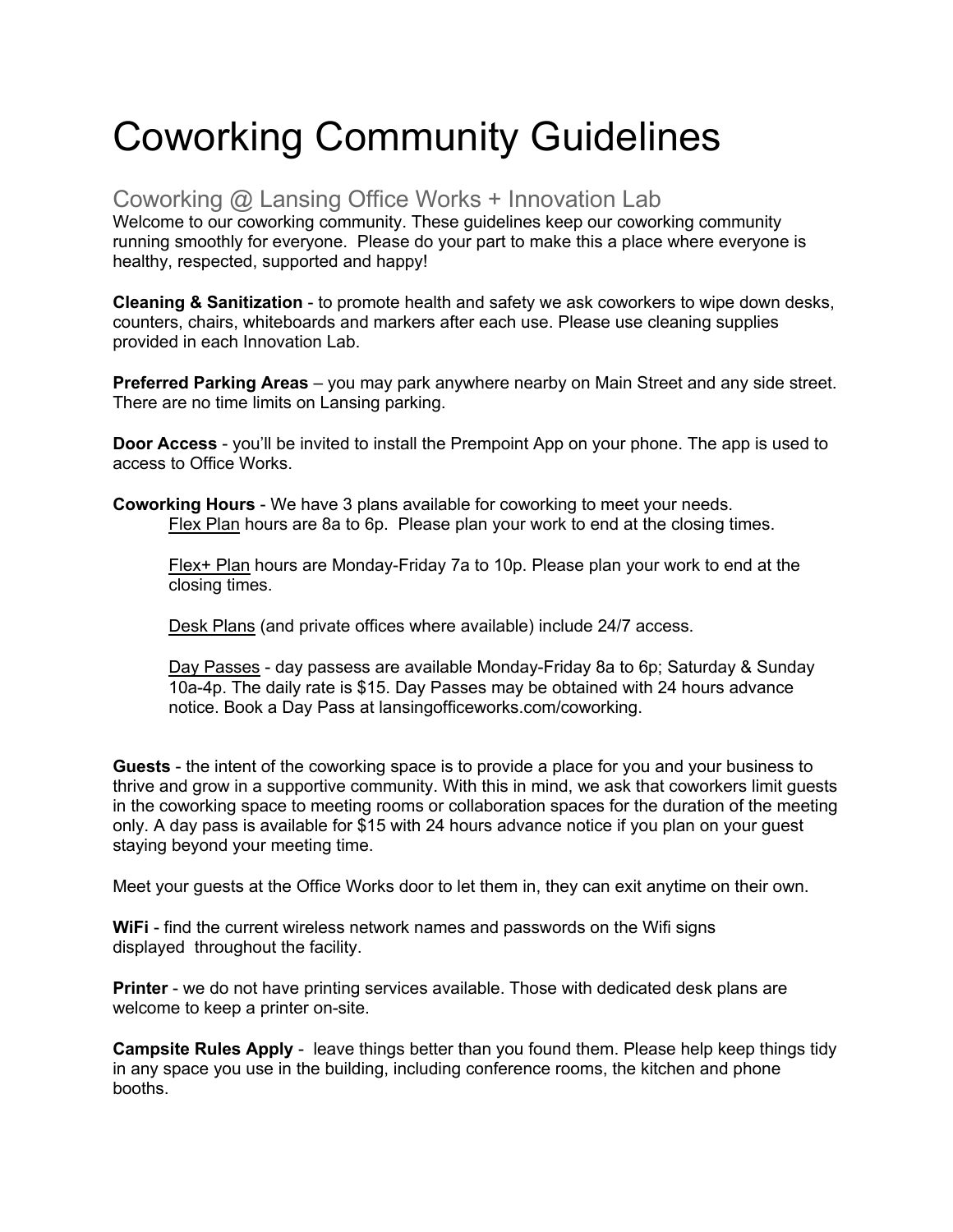**Supplies** - you are responsible for your own office and meeting supplies. If you notice we are low in supplies for restrooms, coffee stations, kitchen areas, or whiteboards, please let us know using the "report an issue" function on your member page.

**Locked Storage** - Desk plan coworkers - may leave your supplies & equipment in your workspace. Storage lockers are included with your plan if you want more space.

**Whiteboards** - wipe off the whiteboards when you are done using them. Throw away "dead" whiteboard markers when you find them and let the us know if you need more using the "report an issue" function on your member page.

#### **Emergency Procedures**

Notify the Office Works immediately – Maryann 319-293-1797

Fire - in case of a fire, follow exit signs out of the building. Fire exits are clearly marked. Once you exit, gather to check in with fellow coworkers to ensure everyone is accounted for and safe.

Tornado - in case of a tornado warning, gather in the conference room, which is in the center of the building and protected from the street front windows.

## **Communication**

We like to keep you up-to-date on all the Innovation Lab activities and events.

**Email** - watch your inbox for on the fly updates.

**Member Page** - log into your member page to:

- Book Meeting Rooms view availability & book the conference room
- Update your profile information
- Update your payment information or change your plan

#### **Email Office works @ LansingOfficeWorks@gmail.com**

## Reserving the Conference Room

Sign into your coworking member portal to reserve the conference room.

**The conference room** can be reserved for groups of 1-10 people for either a half day or a full day. To make a reservation & get information visit https://www.lansingofficeworks.com/meetingrentals

## Be Kind and Respectful

Lansing Office Works should be a welcoming space for everyone. If you observe or experience any behaviors that concern you please report them to the Lansing Office Works owner. There is zero tolerance for discrimination, harassment or violence. Taking physical property, intellectual property, or information without permission is never ok.